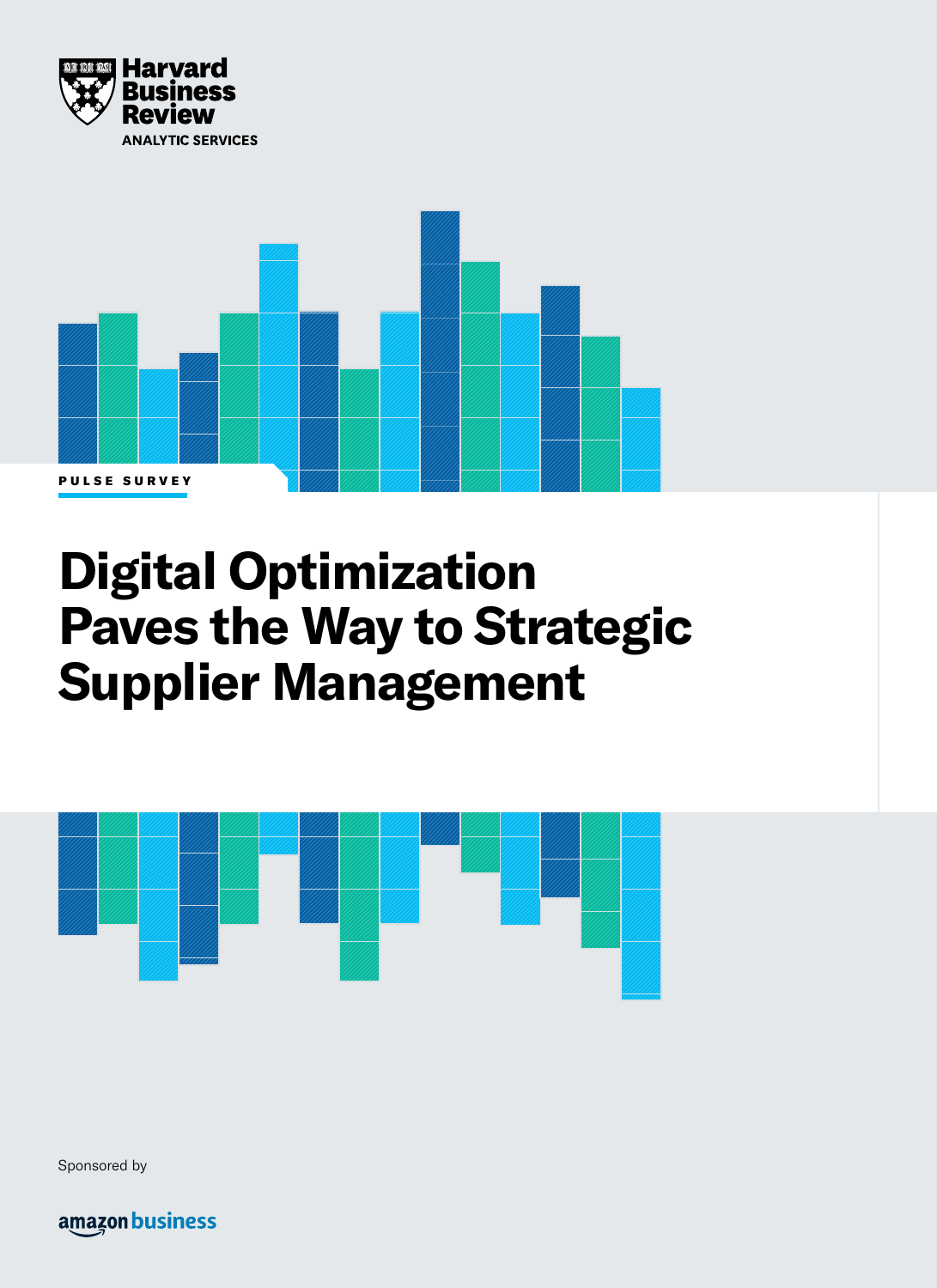# SPONSOR PERSPECTIVE

Organizations have increasingly focused on digitally transforming their operations to increase efficiency, make better data-driven decisions, and reduce costs. As organizations transform, procurement is often among the last operations to evolve. However, digital transformation is a growing priority for chief procurement officers, which prompts the question, to what extent are organizations using technology to achieve their procurement goals?

Leaders that have grown up purchasing consumer products online now expect that buying option going forward. Meanwhile, managers are realizing they can source supplies faster, from a wider base of vendors, often at lower prices, using e-commerce. Perhaps most important, digital solutions can ease the tactical, repetitive, and often manual work involved in purchasing processes, freeing procurement teams to play more strategic roles in their organization. Better data and analytics, for example, give procurement leaders the information they need to advance supplier diversity initiatives and drive progress toward sustainability goals while effectively managing spend through a complex web of vendors.

We've sponsored research by Harvard Business Review Analytic Services to uncover the challenges organizations face in their supplier management operations and the benefits of adopting the right technologies. Through deep interviews with thought leaders and organizations leading procurement transformation, this report details how digital dexterity is critical to stay in front of change and can elevate procurement's role as a strategic driver for the organization.

We hope you enjoy this report, and we invite you to learn more about how Amazon Business is equipping leaders to reshape their buying process, gain new efficiencies, and drive organizational growth using digital procurement solutions. Visit us at [business.amazon.com](https://business.amazon.com/?ref_=b2b_brand_op_hbr_digitaloptimization_1021) to learn more.



**Chris Costello Executive Vice President Amazon Business**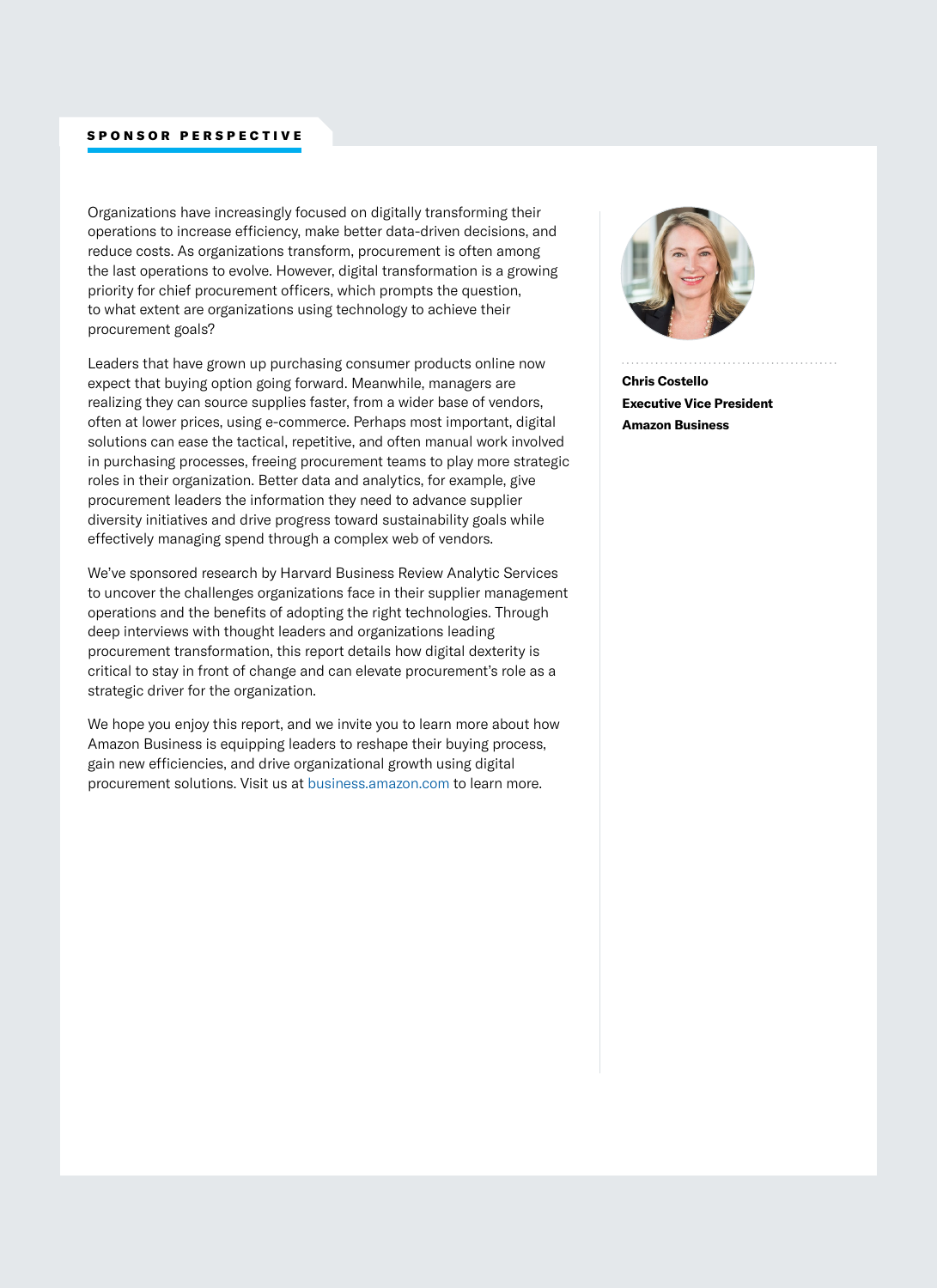# **Digital Optimization Paves the Way to Strategic Supplier Management**

In the age of digital transformation, supplier management and procurement have been late bloomers. But organizations have learned in the past couple of years just how vulnerable global supply chains are to disruption, prompting renewed emphasis on digitizing supplier management and procurement processes. While reducing costs remains a top priority, procurement must be lighter on its feet and smarter in its strategy.

Organizations hope digital technology will help them reduce costs, increase efficiency, and improve data collection and analysis, according to a Harvard Business Review Analytic Services global survey of 271 respondents. Respondents were predominantly high-level managers from companies ranging in size from 100 to more than 10,000 employees across all industries. The survey shows that organizations are increasing investment in digital technologies—41% of respondents report that spending has increased this year, and 45% say it will rise over the next year. Respondents expect digital technology to not only increase efficiency and reduce costs but also improve data collection and analysis.

"It's going to be increasingly difficult for organizations to remain competitive and agile if they continue to work in a nondigital model," says Jim Kilpatrick, global supply chain and network operations leader for Deloitte Consulting. "The future supply chain is clearly digital."

However, the survey findings strongly suggest that many organizations aren't collecting enough data or the right kinds of data. This issue presents a bit of a chicken-or-egg problem. Businesses hope digital will help them improve data collection and analysis, but if they aren't collecting the right data, that analysis probably won't be very rich or useful. On the other hand, those that ensure they are collecting enough accurate data in the right categories will be able to use analytics to identify trends in purchasing that can help achieve their organization's strategic goals. They'll be able to not only quantify reductions in costs but also provide insights way beyond dollars and cents.

#### HIGHLIGHTS

**73%** of survey respondents say **reducing costs is a top priority**  of their organization's supplier management and procurement operations over the next year.

**54%** say the ability to **quickly switch suppliers in response to a disruption** is among their organization's top challenges.

**24%** say they are **analyzing the majority of the supplier data they collect** in a way that aids decision making.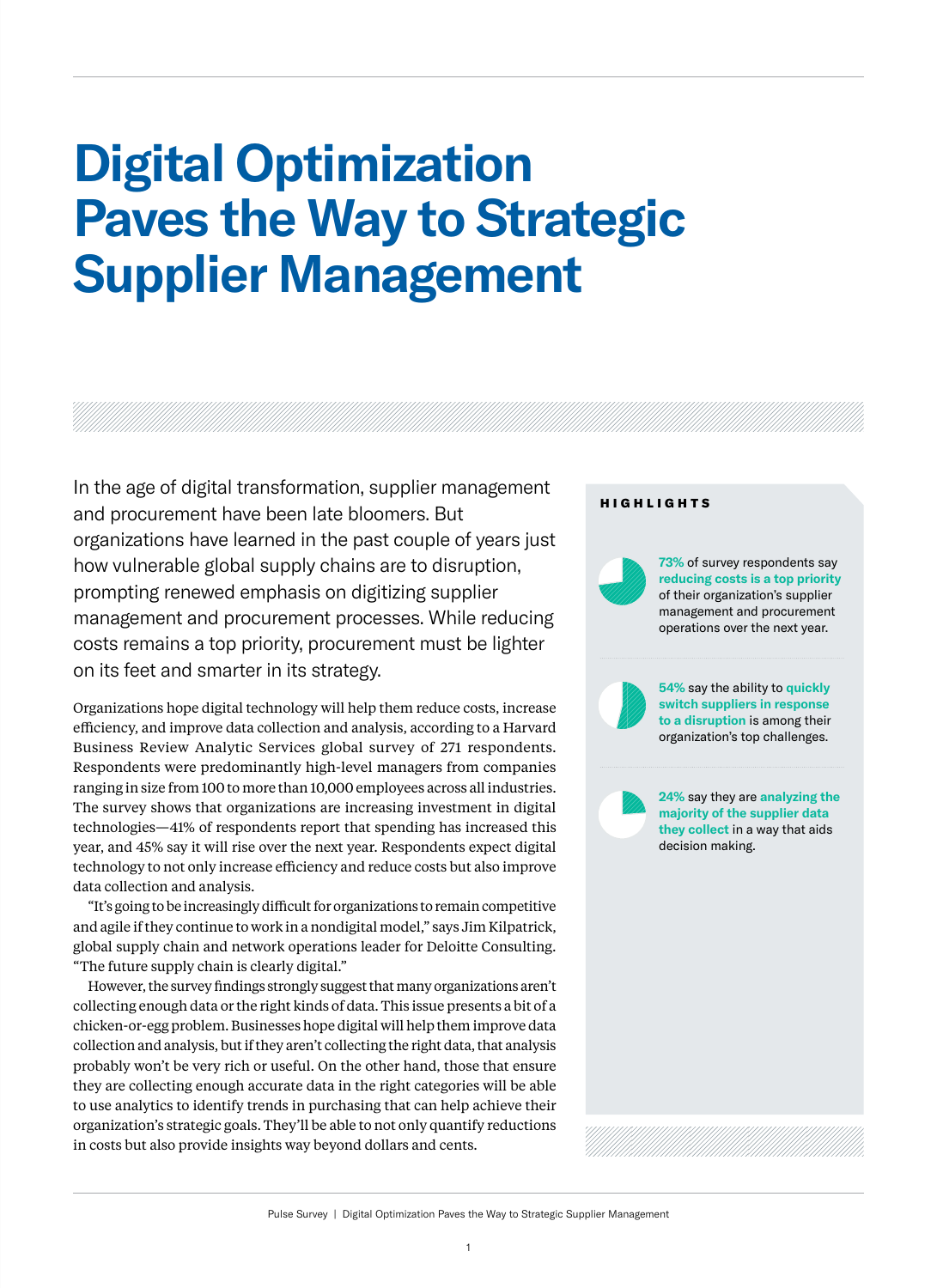

"It's going to be increasingly difficult for organizations to remain competitive and agile if they continue to work in a nondigital model," says Jim Kilpatrick, global supply chain and network operations leader for Deloitte Consulting.

FIGURE 1

## **Less Cost, More Speed, All Digital**

Lowering costs and increasing agility lead respondents' choices of supplier management priorities

What are the top priorities for your organization's supplier management and procurement operations over the next year? [SELECT UP TO FIVE]

# Reduce costs Increase agility and speed of sourcing Digitize procurement processes Improve data collection and analytics Improve compliance/risk management Improve reliability of suppliers Better manage contract spending Broaden supply base Provide employees with more user-friendly purchasing methods Better manage noncontract spending Increase proportion of suppliers that meet our corporate social responsibility 73% 54 52 40  $39$ 39  $27$ 23  $22$ 19 18

requirements (sustainability, diversity, etc.)

#### 11

Narrow supply base

Source: Harvard Business Review Analytic Services survey, July 2021

And the benefits will be even greater with advanced technologies like artificial intelligence (AI) and machine learning. Digital technology can reduce administrative burdens and costs by, for example, accepting digital invoices while staff processes paper invoices as exceptions, Kilpatrick explains. "Artificial intelligence can sort through those paper invoices, identify any problems, and automatically resolve them with no humans involved."

# **Cost and Efficiency of Online Stores**

Gaining efficiency and cost savings has always been, and will likely remain, procurement's number one priority. It is most certainly a top priority for Spring Branch Independent School District in Houston. "Every dollar I save is a dollar returned to the classroom to educate kids," says Rick Gay, director of procurement services for the district.

For the past two years, Spring Branch staff has bought items including office supplies, computer peripherals, books, and other curriculum items through an e-commerce site. Gay estimates the district has saved more than \$800,000 so far, including more than \$400,000 on office supplies alone. That includes saving \$417,000 in hard costs—lower prices—and \$459,000 in soft, administrative costs, he says. In addition, the district saves significantly on shipping costs and lead times. The online store ships many items for free. Orders usually arrive in three days, compared to 15 days from traditional commercial sources, says Gay.

The district saves money, and the staff loves the convenience. Rather than teachers spending hours thumbing through catalogs, marking pages, and then going through a manual and time-consuming requisition and purchase order process, "I tell teachers they can sit at home Sunday evening in their pajamas and order supplies," he says. "I would not be alive today if I tried to take it away from them."

The importance of reducing costs is borne out by the Harvard Business Review Analytic Services survey. It was the mostcited priority for supplier management and procurement operations, selected by 73% of respondents, followed by increasing agility and speed of sourcing (54%) and digitizing procurement (52%). **FIGURE 1** Meanwhile, although survey respondents report satisfaction with ease and speed of ordering overall, they indicate that it could be more convenient. Some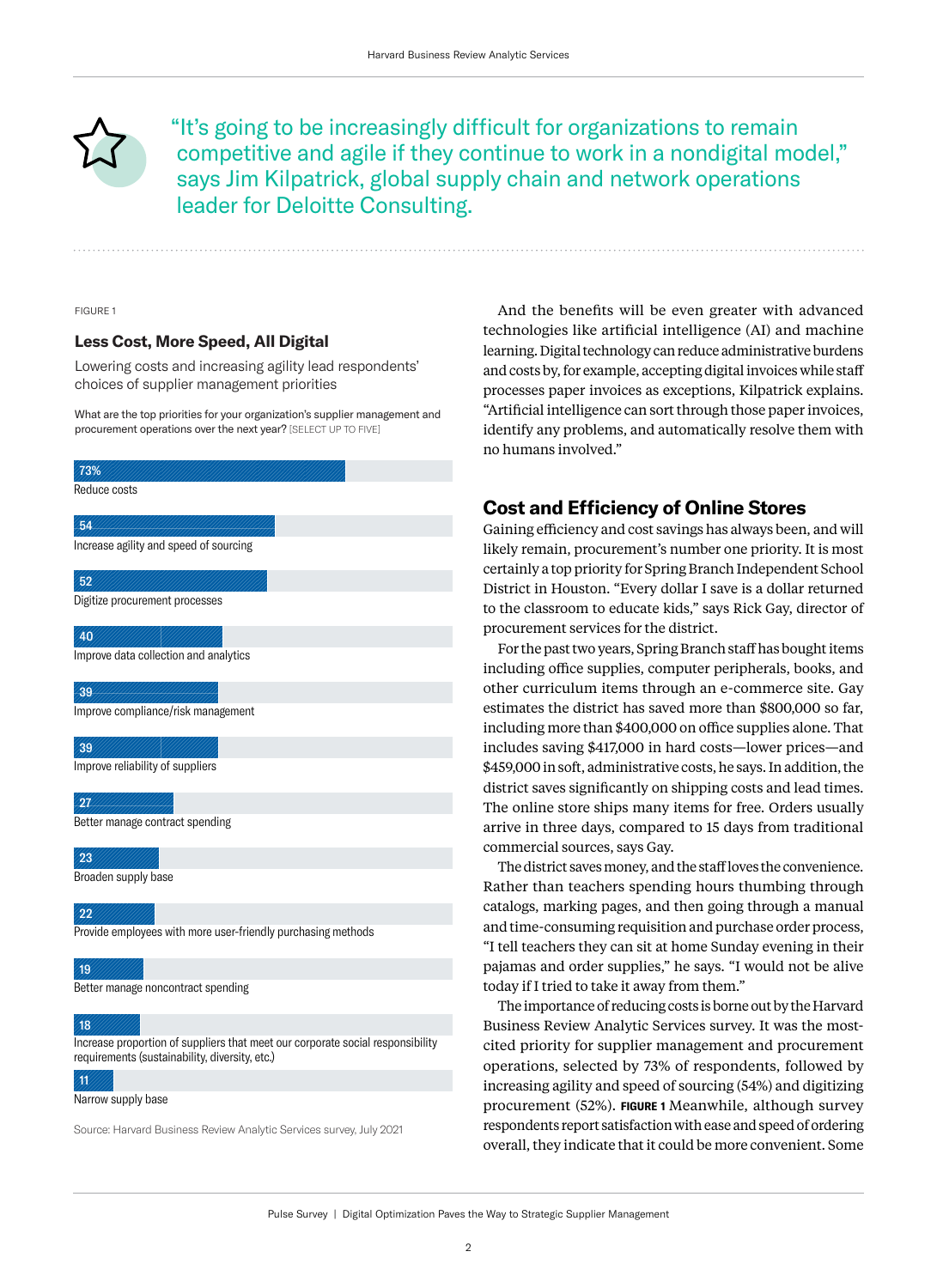<span id="page-4-0"></span>45% of respondents strongly agree or somewhat agree with the statement: "Buyers can purchase online at work as easily as purchasing online at home." However, a substantial 37% strongly disagree or somewhat disagree with that statement.

Business-to-business online stores can help reduce the cost of procurement and save on purchase price. They provide organizations with access to many suppliers in many categories, all in one place. They can also be used for tail spend—infrequent, low-dollar purchases for any organization's day-to-day operations, says Patrick C. Connaughton, research director at Gartner, where he advises clients on procurement and strategic sourcing. Procurement has less control of this spend because it's done by so many different people in an organization, and not necessarily through negotiated contracts, he says. Some online stores are starting to offer "the best of both worlds" by enabling more customization, he adds. "They allow procurement to build in basic policy checks and business rules that it wants to apply in certain situations. It gives procurement a little control [that it] didn't have before while still allowing such purchasing to be self-service."

Some e-commerce sites are curating goods for specific industries, and even specific organizations, in an effort to cater to businesses and public-sector organizations, says Connaughton. In the case of Spring Branch Independent School District, the site hosts one purchasing contract, which includes a variety of popular supplies across several categories, that has been vetted and approved by the district, according to Gay.

Indirect spending is a big headache even for large corporations. "We probably have eight to 10 times more indirect suppliers than we have direct suppliers," says Torsten Pilz, senior vice president and chief supply chain officer at Honeywell. The Fortune 100 company, with \$32.6 billion in revenue and 200 factories around the world, manufactures everything from smoke detectors to aircraft engines. It uses an online store for indirect spending, including on office supplies; IT equipment; and maintenance, repair, and operations (MRO) materials, says Pilz. "This is a good way for us to consolidate this huge indirect spend."

The company has used e-commerce as a procurement tool for years, but recently it integrated one of the stores with Honeywell's planning tools as part of an integrated supply chain platform, creating a smoother, faster, and more efficient process. For example, Honeywell has the online store offering a collection of consumables, such as hydraulic fluid for MRO, curated for its facilities in a particular region of the world.

"In the old days, we had to wait till the truck showed up [with what was needed to repair or maintain a machine]," he explains. "Now we get notified when the order is received and get an advanced shipping notice on when it will arrive, so we can plan production accordingly."

Such coordination requires not only a digital supplier portal but also a complete, integrated supply chain and procurement



"By the end of 2022, we'll probably have 98% of our revenue on an integrated [digital] planning system. That gives us significant advantages in connectivity between suppliers, demand, sales, production, and logistics," says Torsten Pilz, senior vice president and chief supply chain officer at Honeywell.

system, something that Honeywell is building as one of the company's overall strategic goals. "Two to three years ago, we decided that the future of the supply chain was digital," says Pilz. "By the end of 2022, we'll probably have 98% of our revenue on an integrated [digital] planning system," he asserts. "That gives us significant advantages in connectivity between suppliers, demand, sales, production, and logistics."

# **Digital Disconnect**

Despite the benefits, most organizations have been slow to digitize supplier management and procurement. There are several reasons for the slow pace. Procurement traditionally focused on the tactical and the transactional—sourcing materials and components at the best price and then holding suppliers to those price and delivery quotes. Suppliers have historically been reluctant to provide the rich data, digital or analog, that produce meaningful analytics. And procurement tends to be low on the list of IT priorities.

Even before the pandemic, that convention had started to change. Supply chain executives like Honeywell's Pilz are getting the funding and management support to digitize supplier management and procurement. Companies have begun to tap a broader range of information sources including third-party data providers—to identify supplier risk. And CEOs and boards are prioritizing IT for the supply chain.

The pandemic accelerated such efforts and prompted others to bump procurement up in their digital transformation priorities. Seven of 10 boards of directors have accelerated their business initiatives because of supply disruptions caused by Covid-19, according to a survey last year by Gartner.[1](#page-9-0) "Covid-19 exposed a number of vulnerabilities in the extended supply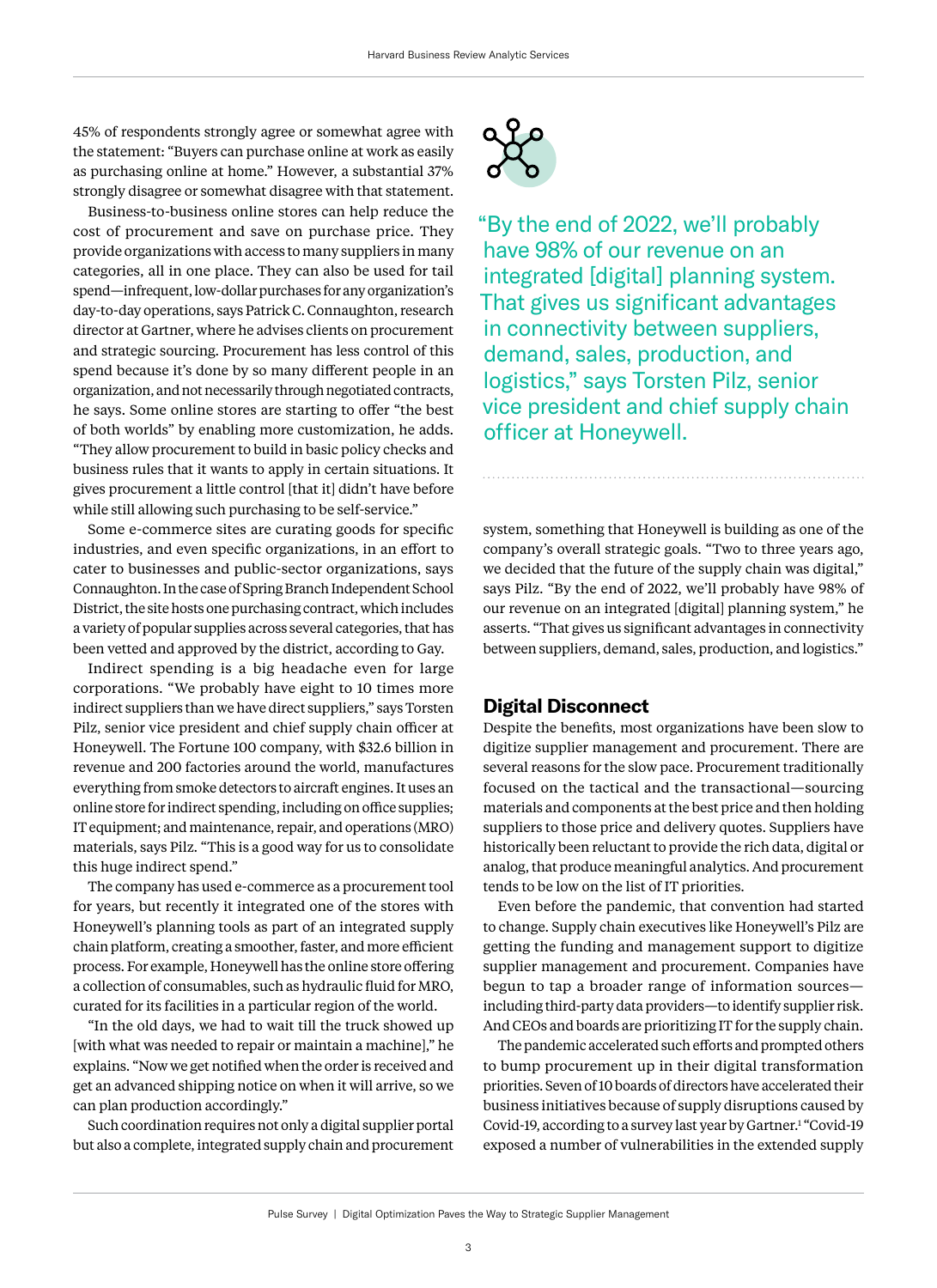"Covid-19 exposed a number of vulnerabilities in the extended supply network, and that has put pressure on chief operating officers and CPOs like never before. It's getting attention not just in the C-suite but at the board level," says Jim Kilpatrick at Deloitte Consulting.

network, and that has put pressure on chief operating officers and CPOs [chief procurement officers] like never before," says Deloitte's Kilpatrick. "It's getting attention not just in the C-suite but at the board level."

Although survey respondents are satisfied with the overall quality of their organization's supplier management and procurement processes, with 59% rating them as good or very good, they are looking to digital to optimize them. When asked to select the benefits their organization hopes to achieve through digitization, the top choices closely match their top

#### FIGURE 2

#### **Digital: The Great Enabler**

Efficiency and reduced costs are top benefits respondents hope to achieve through digitization

What are the top benefits your organization hopes to achieve by digitizing more processes and technologies? [SELECT UP TO THREE]

| 72%                                                                                                                             |
|---------------------------------------------------------------------------------------------------------------------------------|
| Increased operational efficiency                                                                                                |
| 58                                                                                                                              |
| Reduced costs                                                                                                                   |
| 42                                                                                                                              |
| Improved data collection and analysis                                                                                           |
| 34                                                                                                                              |
| Improved compliance/risk management                                                                                             |
| 28                                                                                                                              |
| Improved integration of procurement tools                                                                                       |
| 21                                                                                                                              |
| Improved employee satisfaction by providing user-friendly tools                                                                 |
| 8                                                                                                                               |
| Increased percentage of suppliers meeting our corporate social responsibility<br>requirements (sustainability, diversity, etc.) |
| 3                                                                                                                               |

We are not digitizing processes and technologies

Source: Harvard Business Review Analytic Services survey, July 2021

supplier management and procurement priorities for the next year. Increased operational efficiency was selected by 72% and reduced costs by 58%. **FIGURE 2** Another big priority for 40% of respondents is improved data collection and analytics, which 42% selected as a top benefit of digitization.

Organizations are starting to digitize and adopt technologies in a variety of ways, from the simplest to the most sophisticated. Large multinationals with global supply chains, like Honeywell, are headed toward full digitization with sophisticated IT infrastructures that not only collect detailed supplier data but also use AI to do prescriptive data analytics. On the other end of the spectrum are organizations that still use paper and manual processes and may be just starting to automate.

# **Organizations Lack Data**

Regardless of where an organization may fall along the digital adoption spectrum, the key to unlocking one of the greatest benefits of technology—analytics—is not just to have data but also to have the right data.

The survey shows that organizations aren't that great at collecting and analyzing data, even though improving data collection and analysis is a top priority. Respondents rate their organization's ability to track and analyze data lower than other aspects of their supplier management and procurement processes—only 41% rate their ability to do this as good or very good, while 26% rate it as poor or very poor.

At the same time, organizations hope technologies will help them improve their ability to collect and analyze data—42% of respondents pick it as a top benefit of digital. But collecting more data may be of little benefit unless they collect enough of the right kinds of data, which the survey indicates they may not be doing. Asked to indicate from a list of types of data their organizations collect and maintain on suppliers, 79% of respondents select basic supplier data (such as company name and address), 64% indicate current prices, 64% indicate contract terms, and 59% collect performance data (such as delivery times, flexibility, reliability, and accuracy of orders). **FIGURE 3** Only 54% of respondents say they collect and maintain total spend on each supplier, which would hobble any attempt to analyze spending patterns.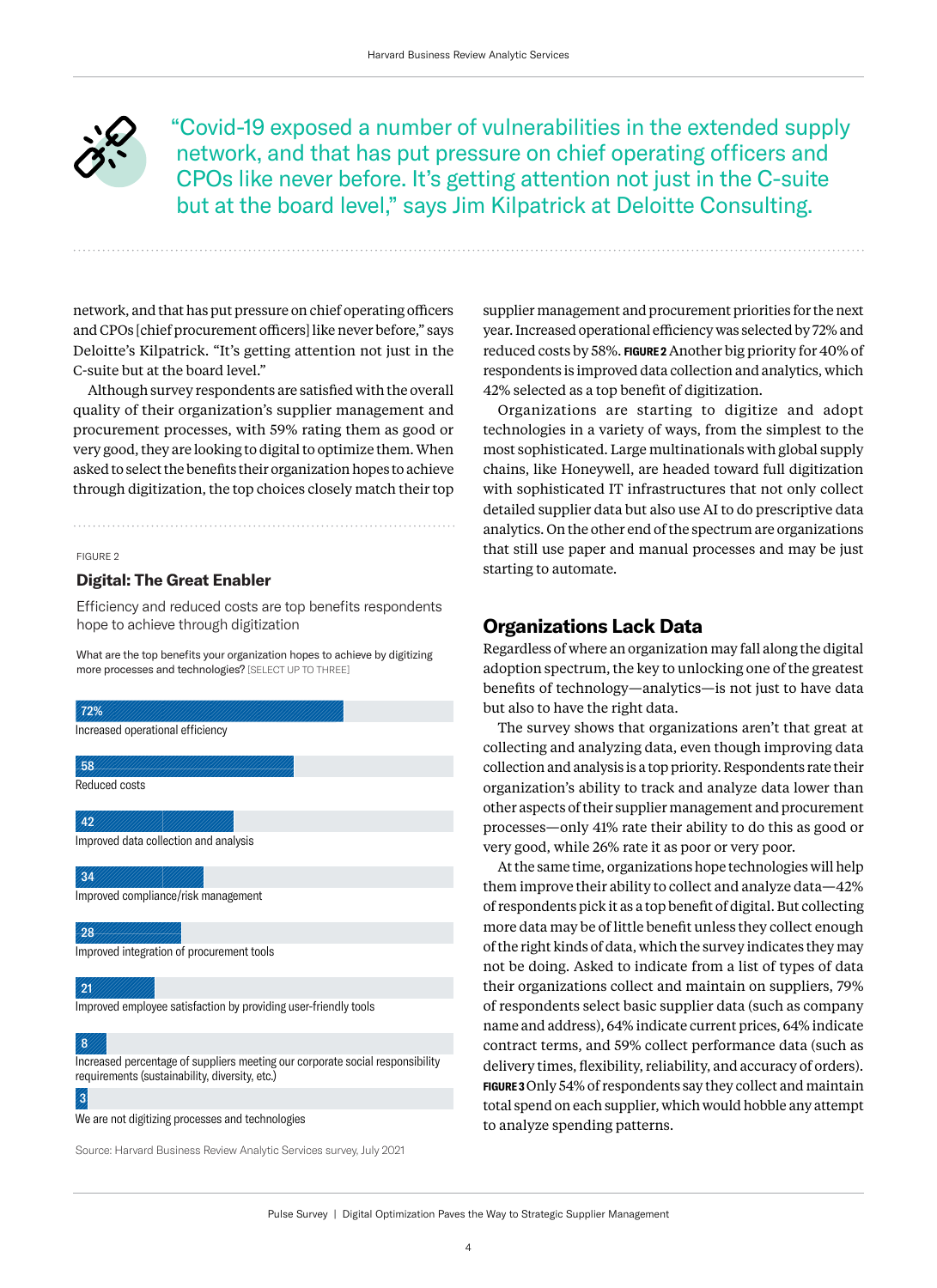More importantly, organizations do not analyze what data they already have. Only one-quarter (24%) of respondents say they are analyzing the majority of the data they collect on suppliers in a way that aids decision making. Fifty-four percent say they usefully analyze half or less than half of

#### FIGURE 3

#### **Name, Price, and Serial Number**

Most organizations don't collect rich data from their suppliers

What data does your organization collect and maintain on suppliers? [SELECT ALL THAT APPLY]

| 79%                                                                             |
|---------------------------------------------------------------------------------|
| Basic supplier data: Name of company, address, etc.                             |
| 64                                                                              |
| <b>Current prices</b>                                                           |
|                                                                                 |
| 64                                                                              |
| Contract terms                                                                  |
| 59                                                                              |
|                                                                                 |
| Performance: Delivery times, flexibility, reliability, accuracy of orders, etc. |
| 55                                                                              |
| Credit terms                                                                    |
|                                                                                 |
| 54                                                                              |
| Total spend with each supplier                                                  |
| 54                                                                              |
| Product/service quality                                                         |
|                                                                                 |
| 39                                                                              |
| Financial information to monitor solvency/reliability                           |
|                                                                                 |
| 32                                                                              |
| Size: Large, midsize, small                                                     |
| 29                                                                              |

Compliance with IT and internet security best practices

#### 26

Ownership: Public, private, minority-, veteran-, women-owned, etc.

## 23

Sustainability practices

# 12

Diversity practices

Source: Harvard Business Review Analytic Services survey, July 2021



Organizations that control how purchasing is done, collect the right data, and deploy advanced technologies are seeing big benefits.

their supplier data (23% of respondents say they analyze 26% to 50%; 31% say 25% or less of data is analyzed). A substantial proportion of respondents—22%—admit they don't know to what extent their supplier data is analyzed.

Perhaps they can't analyze the data because it's not digital, or at least not in a format that would enable analytics. Plenty of organizations still use paper and manual processes, especially for indirect spending. "One company I talked with cut 24,000 purchase orders for under \$5,000 last year," says Kilpatrick. That system adds up to a lot of time and money. In some cases, "it cost more to cut a purchase order than the value of the goods on the purchase order," he says.

E-commerce stores can analyze the data on what organizations buy. Gay can track school district orders on the platform over time—month by month, for example and he can drill down and see what items were purchased by whom in particular categories. This feature enables him to identify more potential savings. It also enables him to verify that what's purchased through the store is only what's legally allowed under the contract. The district has purchased almost \$3 million worth of items on the site over the past two years, with more than a quarter of all purchase orders going through the online store, says Gay. The staff get what they need, and the schools save money and time. "They have so many items that I used to have to do separate bids or solicitations for," he says.

But the online store curates items on only one contract, representing just one purchasing method. Staff are not required to use that contract or the online store. The district continues to provide them flexibility to purchase in ways they prefer, and some staffers still prefer to order from paper catalogs, notes Gay.

# **Manage Resilience by Tracking Real-Time Supply Risks**

Organizations that control how purchasing is done, collect the right data, and deploy advanced technologies are seeing big benefits. Large corporations generally have the detailed data, extensive IT infrastructure, and digital muscle to take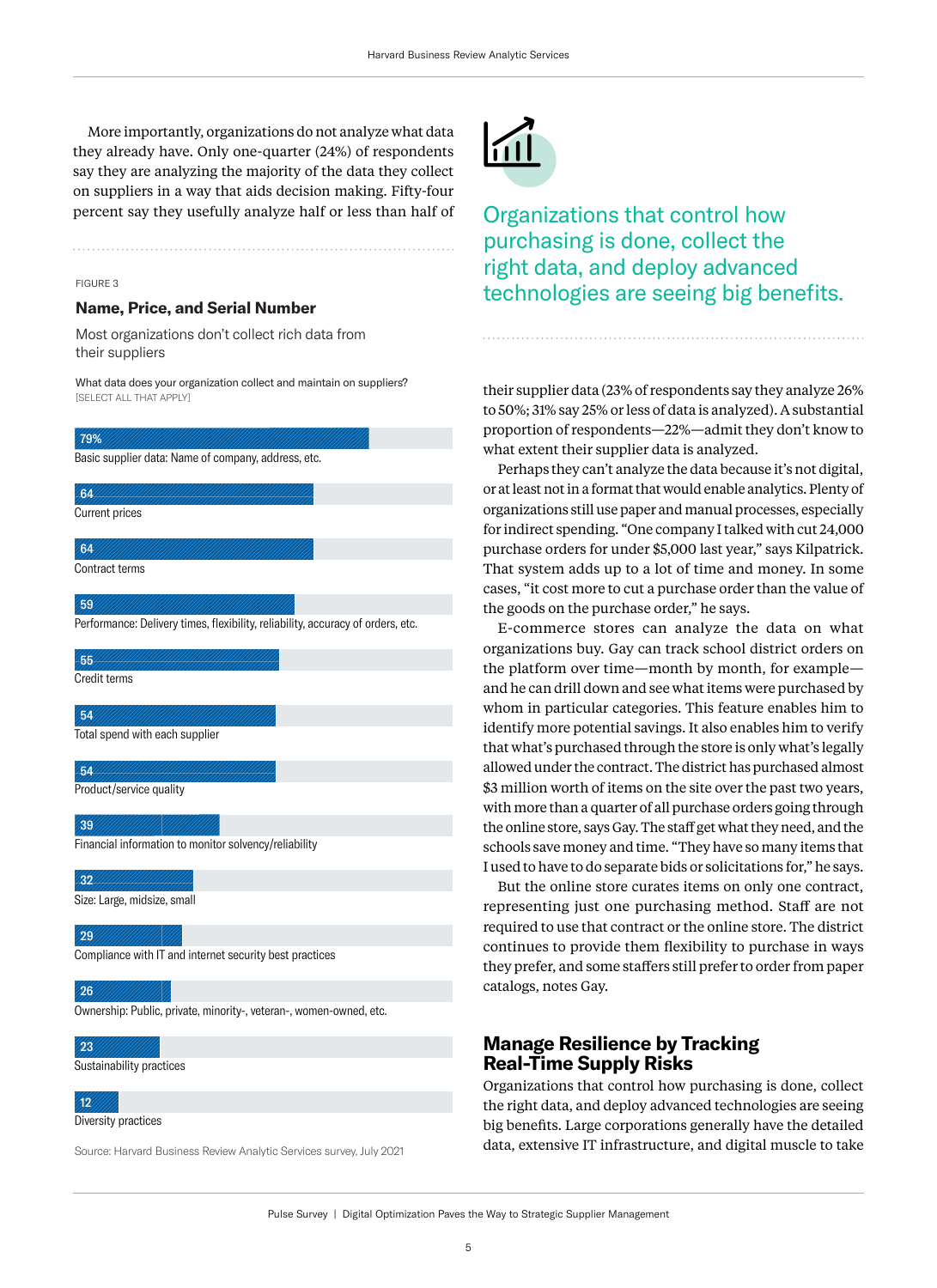<span id="page-7-0"></span>

"In our operating reviews, we no longer need to use Excel or PowerPoint. We have a dashboard that can drill down to a single point of data if we need to," explains Torsten Pilz at Honeywell.

advantage of the most cutting-edge technologies, including artificial intelligence and machine learning. "That gives them constant visibility across their supply base," says Kilpatrick. "They know about risks as soon as they emerge."

This type of analysis has become increasingly important given the supply chain disruption caused by the pandemic. It's probably why 54% of respondents consider the ability to quickly change suppliers as one of their greatest challenges. **FIGURE 4** Meanwhile, 31% of respondents rate their organization's ability to quickly switch suppliers in response to a disruption as poor or very poor.

FIGURE 4

# **Supplier Management and Procurement Challenges**

The biggest supplier management challenges reflect the stress caused by Covid-19

What are your organization's greatest supplier management and procurement challenges? [SELECT UP TO THREE]

### 54%

Ability to quickly change suppliers in response to a disruption

43

Getting the best prices

#### 42

Gathering/comparing non-pricing components among different suppliers and products (e.g., reliability, product features, availability, delivery options) 34

Gathering and analyzing data on suppliers

#### 27

Promoting/enforcing corporate purchasing policies

26

Gathering and analyzing data on our spending

#### 20

Gathering corporate social responsibility qualifications (e.g., diversity, sustainability) among different suppliers

Source: Harvard Business Review Analytic Services survey, July 2021

That inability to respond shows up in different ways. The organization may not have the visibility to spot existing supply risk, not to mention foreseeing it and taking proactive measures. Or, when disaster strikes, they may not have the information they need to react quickly. "When the pandemic hit, lots of organizations had to know which suppliers had force majeure clauses in their contracts," explains Gartner's Connaughton, but many had difficulty identifying them. "They realized how disorganized they were in how they store and manage contracts."

Honeywell's digital strategy helped it manage the pandemic disruption. As part of its integrated supply chain digitization program, the company built a data hub and analytics platform that span procurement, logistics, manufacturing, and planning. The platform incorporates detailed data, all the way down to shop-floor, machine-level data at Honeywell factories.

"In our operating reviews, we no longer need to use Excel or PowerPoint. We have a dashboard that can drill down to a single point of data if we need to," explains Pilz. "We can map any potential shortage for every finished product we make. We can identify and prioritize the most critical components that drive maximum business outcome—like revenue or delivery to customers. I may know I have a shortage of certain parts, but what I really need is to identify the top 100 that really matter to us as a company so I can focus on that."

The tool enabled Honeywell to spot a potential shortage early of a specific chip that went into its smoke alarms and to act to mitigate its impact, including negotiating with suppliers and launching its own engineering project to rapidly develop an alternative design that would not require the chip, he says.

# **Analyzing Data to Achieve Diversity and Sustainability Goals**

Collecting and analyzing comprehensive data from suppliers is important in other ways. More companies, for example, want to favor suppliers that score highly on certain corporate social responsibility (CSR) factors. In a 2021 survey of CPOs by Deloitte, CSR rose 22% in priority from 2019—the biggest rise of any factor.[2](#page-9-0) Digital transformation saw the secondlargest rise in priority, at 20%. That rise puts CSR nearly on par with traditional procurement goals like reducing costs, increasing efficiency, and managing risk, asserts Kilpatrick.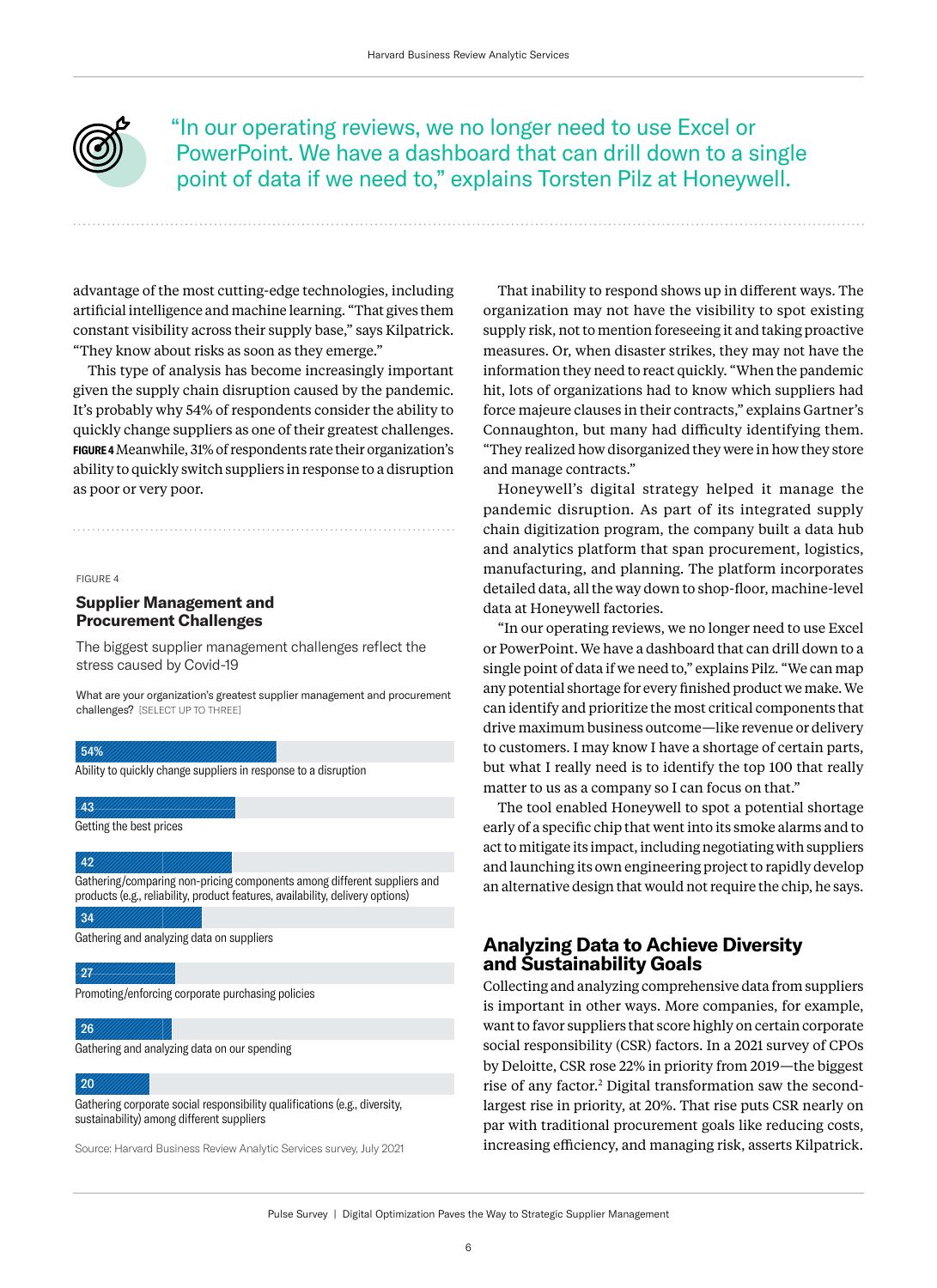However, in the Harvard Business Review Analytic Services survey, gathering and comparing non-pricing components among different suppliers does not rank as high on respondents' list of their organization's procurement challenges, with only 42% choosing it.

Less than half (44%) of respondents say their organizations even have diversity or sustainability requirements for suppliers; another 23% say they don't know. Of those that have requirements, half (49%) say they require documentation from the supplier, which likely means little more than collecting forms. Some 17% do their own research, manually gathering and confirming data. Another 15% say they don't validate that suppliers meet diversity or sustainability requirements, but adherence to requirements is either stated in the contract or they rely on the supplier's word. Only 11% gather, confirm, and analyze data on diversity or sustainability digitally.

Many organizations still struggle to collect the kind of data that can lead to strategic action. "They may have valid data, but what does it mean? What action should the organization take based on that data?" Connaughton asks.

With detailed data and the right analytics, Connaughton explains, procurement could go far beyond the basics of traditional spend analysis. "You could make better supplier recommendations and thereby earn the trust of business stakeholders and not just be viewed as the procurement police," he says. "For example, the analysis could find that when the organization uses suppliers that qualify as more diverse or more sustainable, it actually saves money and receives higherquality goods. It's a wonderful opportunity for procurement to show how it can impact these overarching corporate goals."

# **Escaping the Tyranny of the Tactical**

Procurement operations that collect more granular supplier data, and that have the technology in place to analyze it in useful ways, will be poised to play a more strategic role in their organizations. Despite its progress, the field is still dominated by the "tyranny of the tactical," says Kilpatrick. Procurement employees still spend 74% of their time on transactions and operational activities, according to the Deloitte report.

Nevertheless, the Harvard Business Review Analytic Services survey indicates that organizations are forging ahead and deploying more advanced digital technologies in their supplier management and procurement processes. Some 59% of respondents report their organization currently uses at least some advanced analytics: 27% say their organization has pilots and experiments, another 21% report early adoption, and 11% have significant adoption, meaning the organization uses the technology in a significant portion of its operations. Asked about plans for the next year, 18% say they have implemented advanced analytics and plan to broaden its use. Another 24% say they have proofs of concept and will expand their use.



"It's a culture shift for procurement to take a seat at the table and be viewed as contributing something beyond controlling costs," says Patrick C. Connaughton, research director at Gartner.

Respondents report lower rates of adoption of robotic process automation and artificial intelligence/machine learning, although respondents suggest that use of both will expand in the coming year.

Breaking out of tactical mode and into strategic mode requires more than just good technology, however. "It's a culture shift for procurement to take a seat at the table and be viewed as contributing something beyond controlling costs," says Connaughton.

To become more strategic, organizations also need to close big skills gaps in procurement. "The biggest challenge is that many procurement people don't have the skills needed to take advantage of the technology," says Connaughton. "CPOs tell us they can have the best analytics tools on the planet, but if they don't have the people that know how to interpret the results and use the data, then it's not going to do any good."

Kilpatrick agrees. "It's one thing to automate the tactical work through integrated systems and digital technologies. It's another thing to be able to dig into a massive terabyte database and mine that for information that helps you better understand the dynamics of your supply base."

# **Conclusion**

While organizations seem optimistic about what digital technologies can do for supplier management and procurement, they may have to do some heavy lifting before they see all the benefits they hope to attain. That effort means redesigning processes, investing smartly in the right technologies, and ensuring they have the right people with the right skills.

Organizations that invest in technology and upskill their people enable supplier management and procurement to more strongly support corporate strategy. "They can start to get in early as solutions are being designed, perhaps challenge the specifications based on their knowledge of the supply base,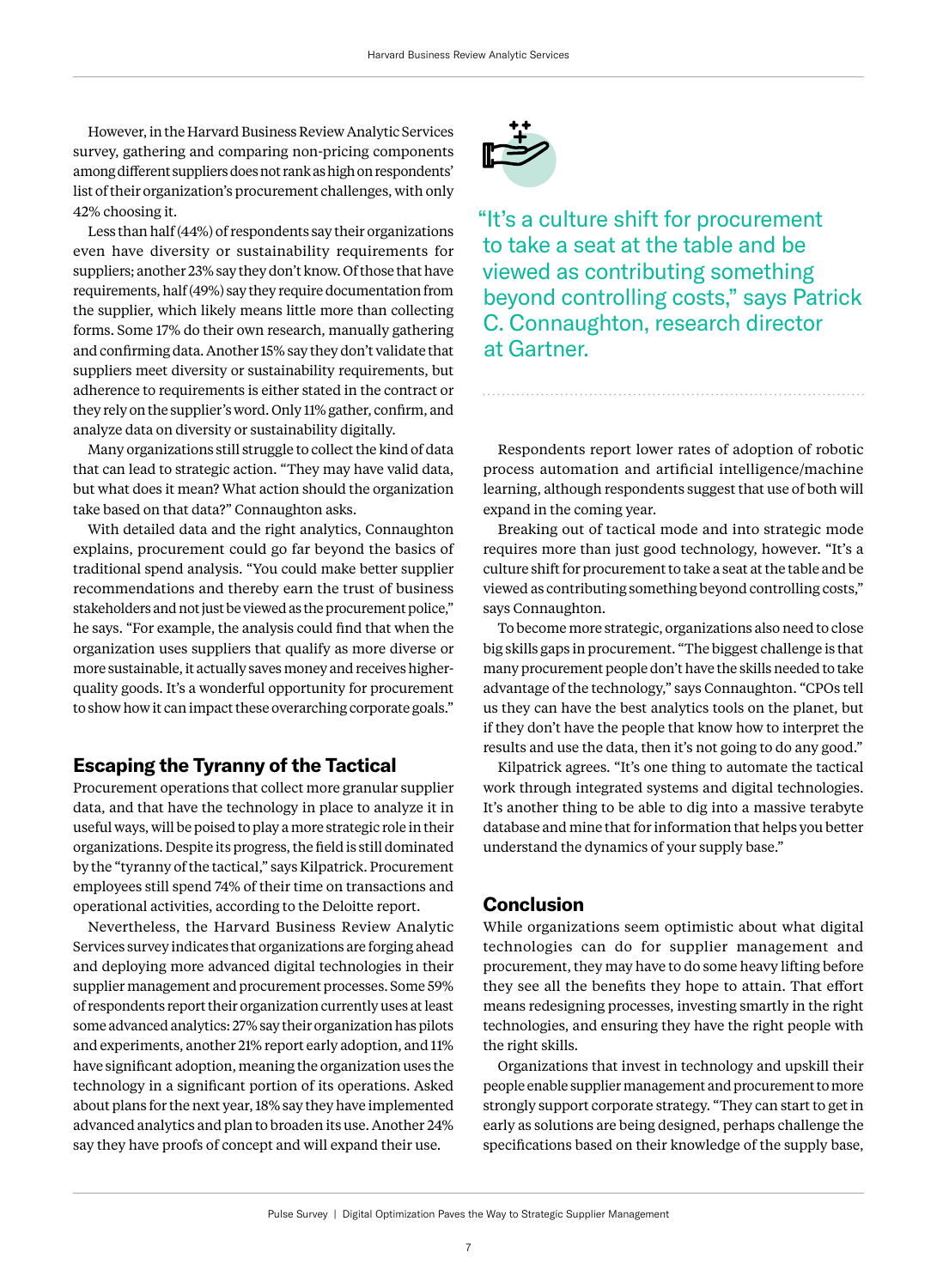<span id="page-9-0"></span>

The good news is that nearly any organization, whatever its size or budget, can make a start toward a digital future.

or they can identify opportunities to reduce the number of component parts needed to build a product," says Kilpatrick. "That is significant strategic value."

The good news is that nearly any organization, whatever its size or budget, can make a start toward a digital future perhaps by buying through an online store that by its very nature offers many of the advantages of technology—and build on that foundation.

Gay's district has seen strong returns and has plans to continue to expand into more sophisticated capabilities so that procurement can integrate and analyze data from a variety of sources—including the district's bid solicitation system, enterprise resource planning system, multiple sourcing contracts, and even supplier catalogs. "We need to analyze data in ways that can show where we are getting the best value," he says. "With more extensive analytics, we can become more strategic."

#### **Endnotes**

- [1](#page-4-0) Gartner, "Gartner Says 69% of Boards of Directors Accelerated Their Digital Business Initiatives Following Covid-19 Disruption," 2021. [https://](https://www.gartner.com/en/newsroom/press-releases/2020-09-30-gartner-says-sixty-nine-percent-of-boards-of-directors-accelerated-their-digital-business-initiatives-folloing-covid-19-disruptions) [www.gartner.com/en/newsroom/press-releases/2020-09-30-gartner](https://www.gartner.com/en/newsroom/press-releases/2020-09-30-gartner-says-sixty-nine-percent-of-boards-of-directors-accelerated-their-digital-business-initiatives-folloing-covid-19-disruptions)[says-sixty-nine-percent-of-boards-of-directors-accelerated-their-digital](https://www.gartner.com/en/newsroom/press-releases/2020-09-30-gartner-says-sixty-nine-percent-of-boards-of-directors-accelerated-their-digital-business-initiatives-folloing-covid-19-disruptions)[business-initiatives-folloing-covid-19-disruptions](https://www.gartner.com/en/newsroom/press-releases/2020-09-30-gartner-says-sixty-nine-percent-of-boards-of-directors-accelerated-their-digital-business-initiatives-folloing-covid-19-disruptions).
- [2](#page-7-0) Jim Kilpatrick, Jennifer Brown, Ryan Flynn, and Aaron Addicoat, "Deloitte Global 2021 Chief Procurement Officer Survey: Using Agility to Address Changing Chief Procurement Officer Priorities," Deloitte, April 2021. [https://www2.deloitte.com/us/en/insights/topics/operations/chief](https://www2.deloitte.com/us/en/insights/topics/operations/chief-procurement-officer-cpo-survey.html)[procurement-officer-cpo-survey.html.](https://www2.deloitte.com/us/en/insights/topics/operations/chief-procurement-officer-cpo-survey.html)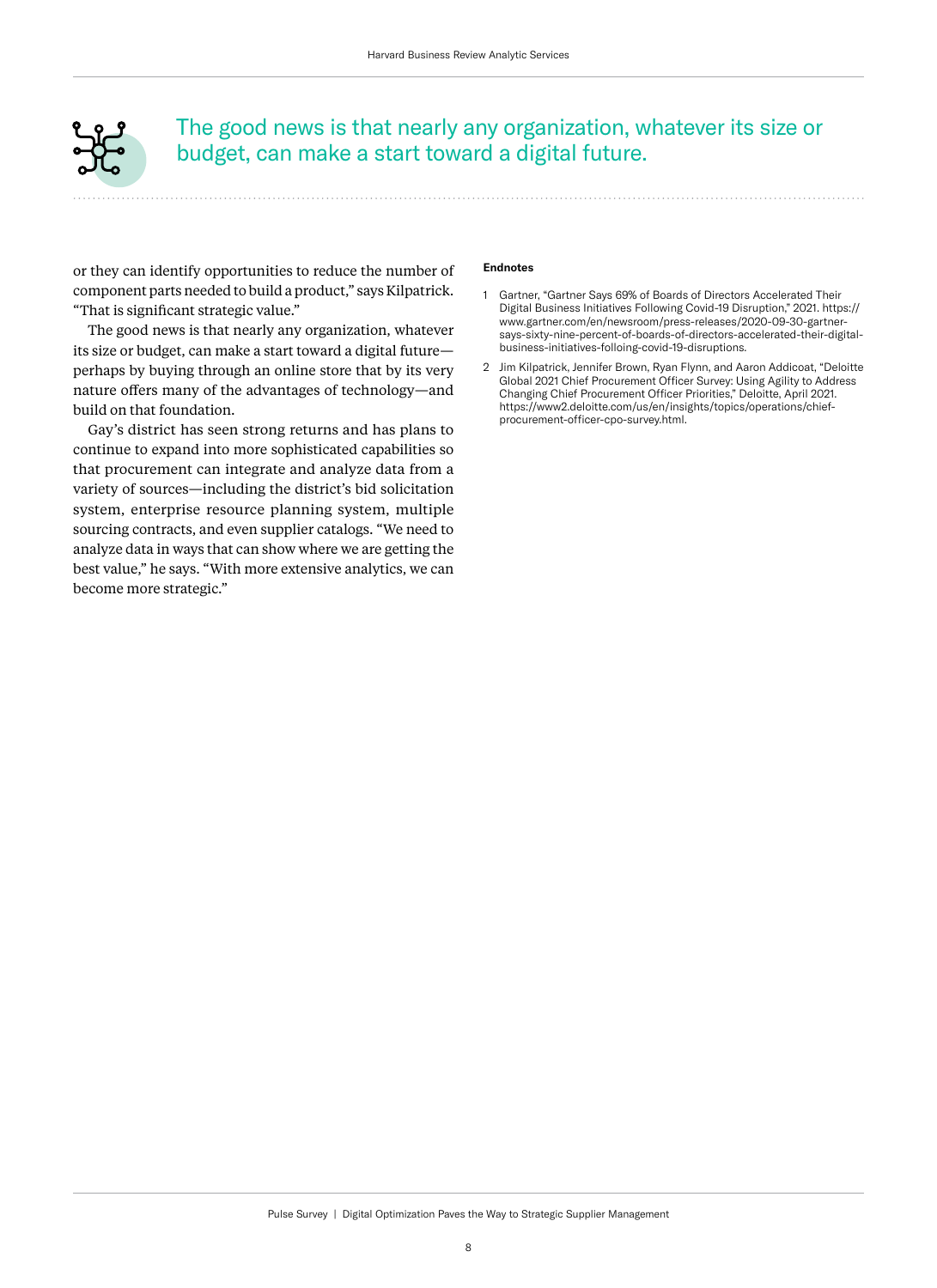# METHODOLOGY AND PARTICIPANT PROFILE

A total of 271 respondents drawn from the HBR audience of readers (magazine/ enewsletter readers, customers, HBR.org users) completed the survey.

### **Size of Organization**

35% 10,000 or more employees

11% 5,000–9,999 employees

24% 1,000–4,999 employees

9% 500–999 employees **Seniority**

#### **Industry**

24% Manufacturing

13% Technology

8% Financial services

8% Health care

All other sectors less than 8% each

# **Job Function**

17% General/executive management

12% Sales/business development/ customer service

10% Operations/ production/ manufacturing

8% Logistics/ purchasing/ procurement

All other functions less than 8% each

# **Regions**

34% North America

30% Asia Pacific/Oceania

22% Europe

8% Latin America

6% Middle East/Africa

20% 100–499 employees 22% Executive management/ board members

Senior management

25% Middle management

**Other** 

45%

7%

Figures may not add up to 100% due to rounding.